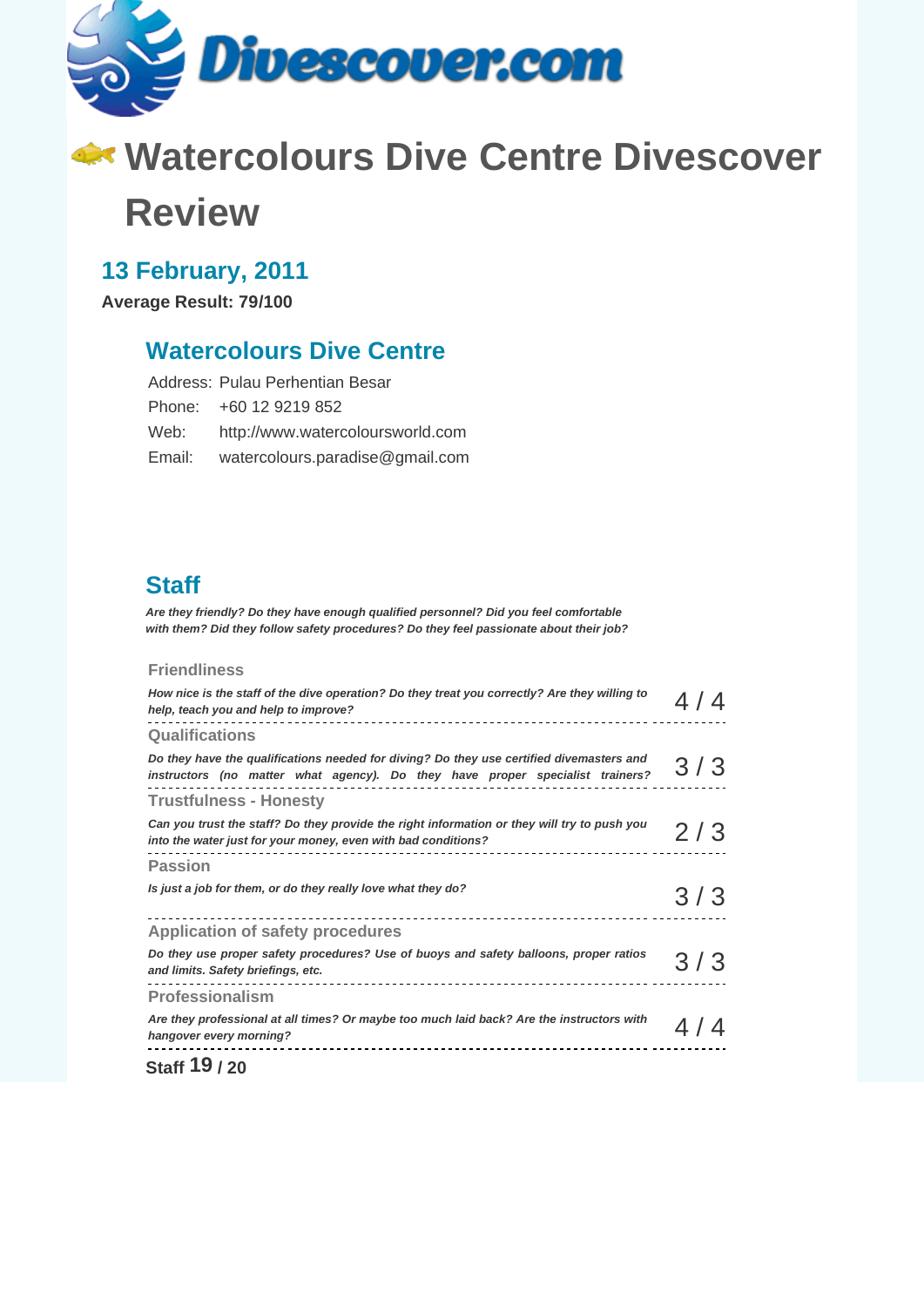### **Gear**

**Do they have enough clean, tidy and up to date rental gear? (including air tanks), Do they have first aid and oxygen kit? Do they have an emergency plan available to anyone and up to date? Do they have information and training materials? (Fish books, maps, other books and infos...)** 

#### **Materials enough**

| Do they have enough number of materials and SIZES for the number of clients they have?<br>Do you have your "own rental equipment" for all your dives?                                         |       |
|-----------------------------------------------------------------------------------------------------------------------------------------------------------------------------------------------|-------|
| <b>Clean materials</b>                                                                                                                                                                        |       |
| Is the equipment clean? Do they clean properly everything at the end of the day? Do the<br>equipment small bad?                                                                               | 2/2   |
| <b>Condition of equipment</b>                                                                                                                                                                 |       |
| Is your BCD too old and broken? The wetsuit is worn-out? Do they service properly the<br>regulators, tanks and compressors?                                                                   | 2/2   |
| First aid / Oxygen                                                                                                                                                                            |       |
| Do they have proper first aid kits? Do they have emergency oxygen in the dive base AND<br>in the boats? (Note: not everywhere is needed oxygen on the boats, depending on the<br>return time) | 1 / 2 |
| <b>Emergency plan</b>                                                                                                                                                                         |       |
| The emergency plan should be visible and accesible by all. It must have emergency<br>procedures understable by divers and non-divers, including phone numbers.                                | 1 / 1 |
| <b>Reference Books</b>                                                                                                                                                                        |       |
| Do they have proper books for fish identification, diving in the area, or magazines, etc?                                                                                                     |       |
| <b>Optional gear for rent</b>                                                                                                                                                                 |       |
| Can you rent optional gear, such as a underwater camera, dive computer, compass, etc?                                                                                                         |       |
| Gear 8/10                                                                                                                                                                                     |       |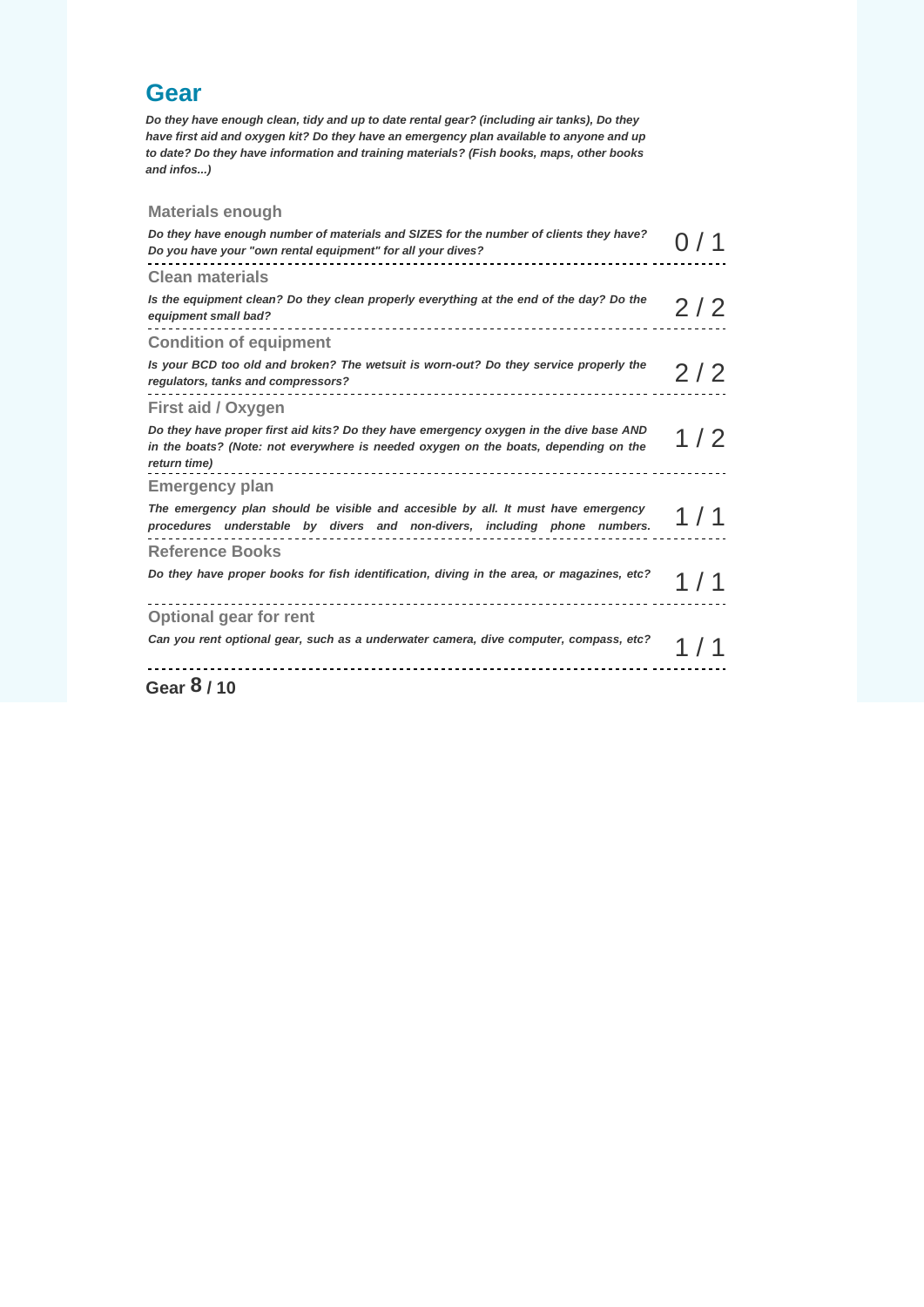# **Facilities and Boats**

**Is the place clean? Do they have showers? changing rooms? The boats are safe and have enough space to fit everyone? Are the boats fitted for diving? (Holes for tanks, place for weights and fins, scale for getting aboard from the water and safe jumping place...)** 

#### **Tidy and clean dive center**

| Is the place clean or full of rubbish? Can you find empty beer cans and cigarrettes from<br>the last day party? Is it safe to walk on bare foot around? Does it smell bad? | 2/2   |
|----------------------------------------------------------------------------------------------------------------------------------------------------------------------------|-------|
| Showers, changing rooms and toilets                                                                                                                                        |       |
| Do they have proper toilets and showers, in enough quantity for the number of<br>customers? Are there changing rooms sex sepparated?                                       | 1/2   |
| <b>Boats</b>                                                                                                                                                               |       |
| Boats must be specially fitted for diving, with proper space for the gear and tanks and<br>places for the divers. Do they squeeze people too much on the boat?             | 1/2   |
| <b>Assembly / Disassembly areas</b>                                                                                                                                        |       |
| Do they have proper places to assemble and disasemble the equipment? Is there enough<br>space for everyone?                                                                |       |
| <b>Drinking water</b>                                                                                                                                                      |       |
| Do they have drinking water available for free for divers?                                                                                                                 | 1 / 1 |
| Areas to sit, chat, debrief between dives                                                                                                                                  |       |
| Are there places to sit, chat with your buddies, do a debriefing of the dive, etc in the dive<br>center?<br>_______________________________                                |       |
| <b>Classroom</b>                                                                                                                                                           |       |
| Do they have a proper and confy classroom for the teaching? Does it have aircon and the<br>proper materials? (TV, DVD, etc.)                                               |       |
| Facilities and Boats 8/10                                                                                                                                                  |       |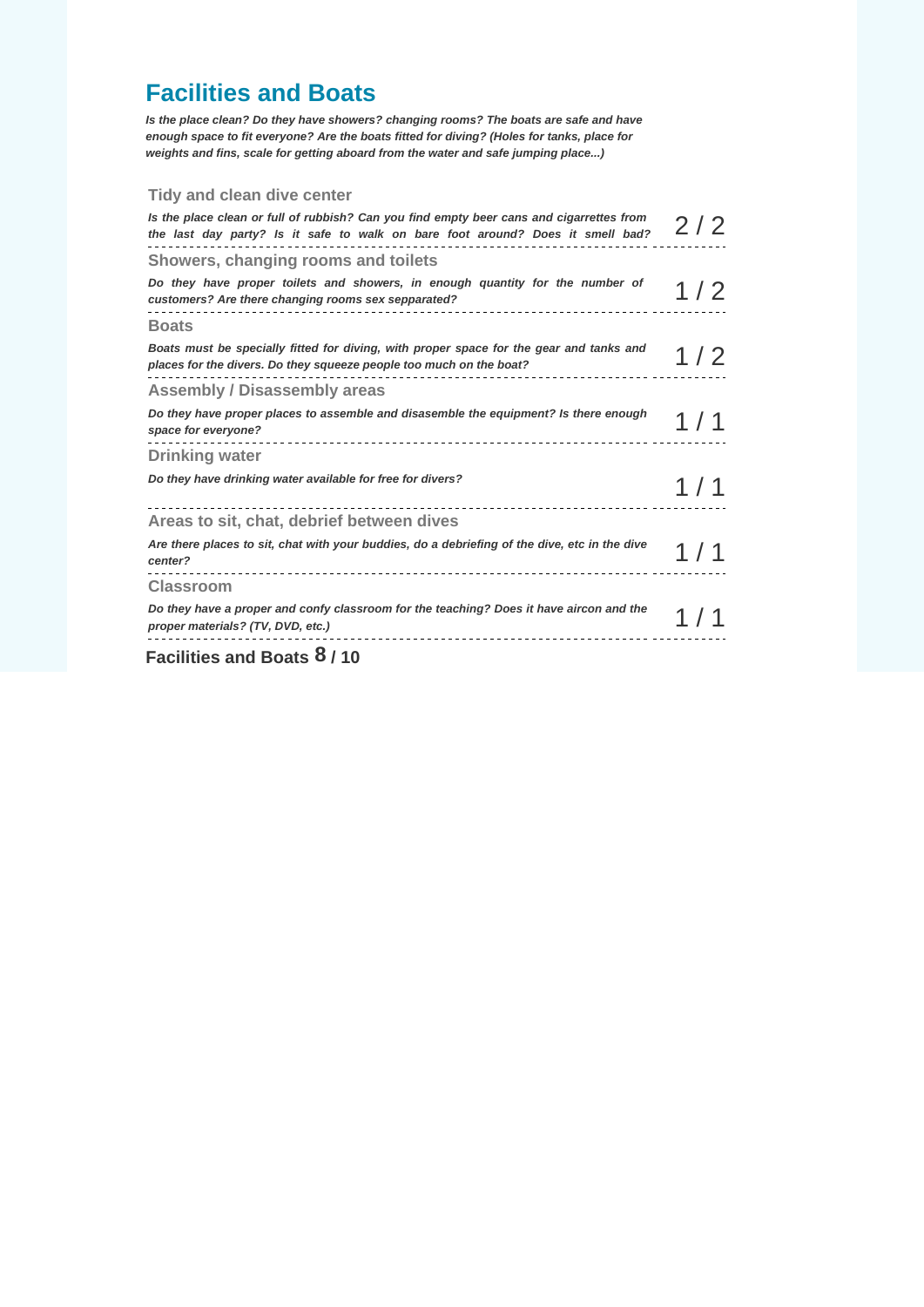# **Dive Spots**

**Do they have enough dive spots for three days of diving? Suitable for any level? Do the guides or divemasters lead the dive to the best places and show you enough fauna? (according to the area)** 

#### **Enough dive sites**

| <b>PLASSIMA</b> 140                                                                                                                                                                                                                    |     |
|----------------------------------------------------------------------------------------------------------------------------------------------------------------------------------------------------------------------------------------|-----|
| How does the guide lead the dive? Did a proper briefing? with a proper explanation of the<br>specific information and dangers of the place? Does he / she have very good diving<br>skills? They stey under the limits of depth / time? | 3/3 |
| Divemaster leading quality                                                                                                                                                                                                             |     |
| Do they have places for different levels and apply it? Easy lagoons for novices, deep<br>dives for advance courses, wrecks, etc.                                                                                                       | 3/3 |
| <b>Different levels</b>                                                                                                                                                                                                                |     |
| Do they have enough dive sites for at least 3 days of diving? Do they go always to the<br>same places because is closer and costs less gas?                                                                                            |     |

#### **Dive Spots 10 / 10**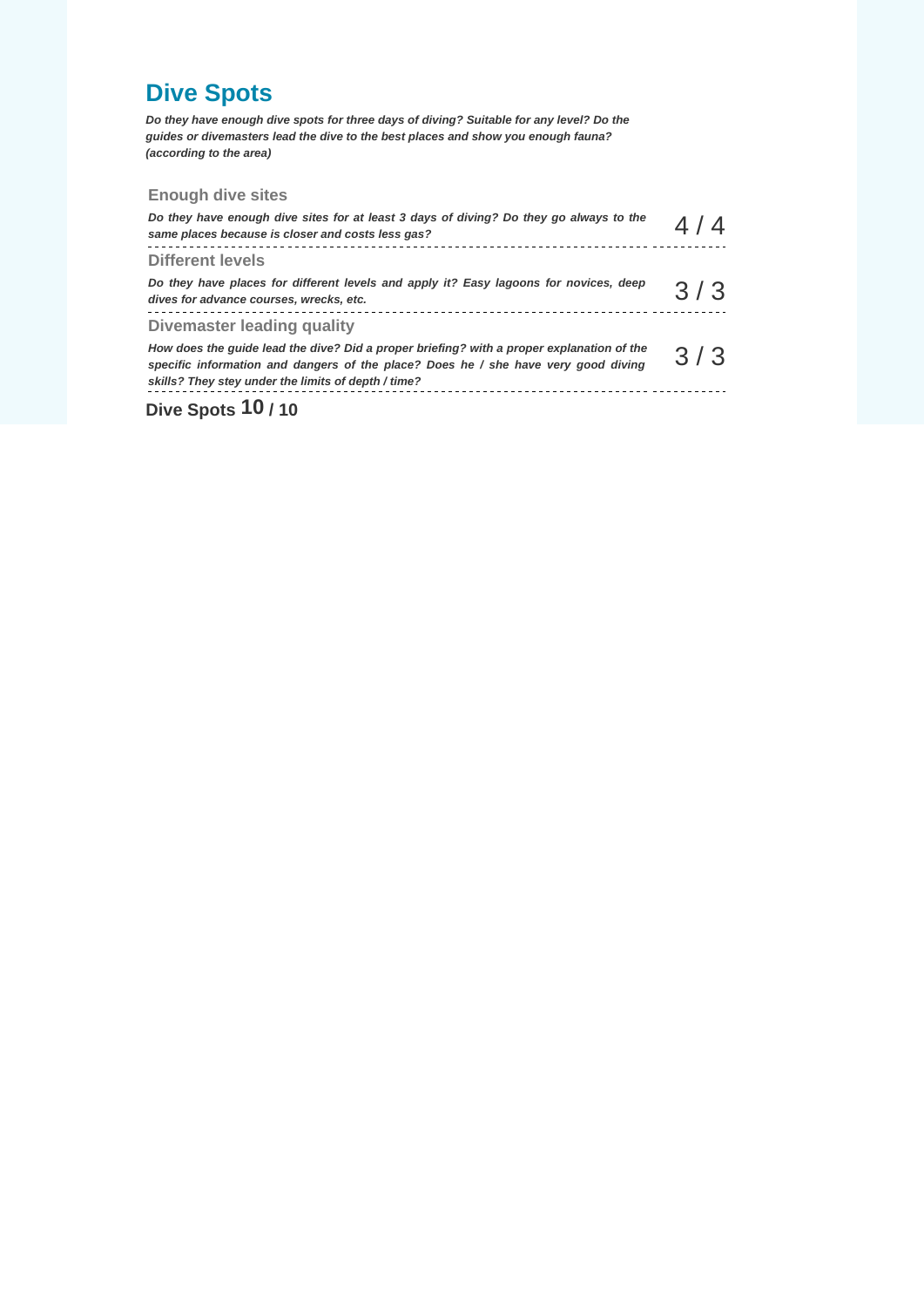### **Customer Service**

**What they do in case of dive cancellation? Are they fair? Do they treat customers appropriately? This not only applies to you but to the rest of customers. Do they try to mix groups with same experience level? Do they give you any snack or drink during surface time? Do they have offers for pictures and video of your dives?** 

#### **Cancellation and abort policies**

| $\sim$ $\sim$ 11 $\sim$                                                                                                                       |       |
|-----------------------------------------------------------------------------------------------------------------------------------------------|-------|
| Do they help you to get accomodation? (Or do they have accomodation packages with<br>good value?)                                             |       |
| <b>Accomodation</b>                                                                                                                           |       |
| Is there FREE internet access for customers?                                                                                                  | 1 / 1 |
| Internet access for customers                                                                                                                 |       |
| Do they provide other services like photography or videography?                                                                               | 1/2   |
| <b>Other services</b>                                                                                                                         |       |
| Do they offer snacks and tea or coffe between dives or in the dive center?                                                                    | 2/2   |
| Snacks, coffee, tea, etc.                                                                                                                     |       |
| How many divers per dive and guide? Do they mix properly the groups? Are they open to<br>dive site suggestions?                               | 2 / 3 |
| <b>Boat plan organization</b>                                                                                                                 |       |
| How do the managers and owners treat the staff? Are they fair with them? Do they have a<br>fair salary?                                       | 1 / 4 |
| <b>Staff treatment</b>                                                                                                                        |       |
| How do the customers feel in the place? Are they treated properly? Is nice to hang<br>around?                                                 | 3 / 4 |
| <b>Customer treatment</b>                                                                                                                     |       |
| What is the policy in case of cancellation? In case of emergency? Bad weather or<br>conditions? Do they have money-back policy or free dives? |       |

**Customer Service 11 / 20**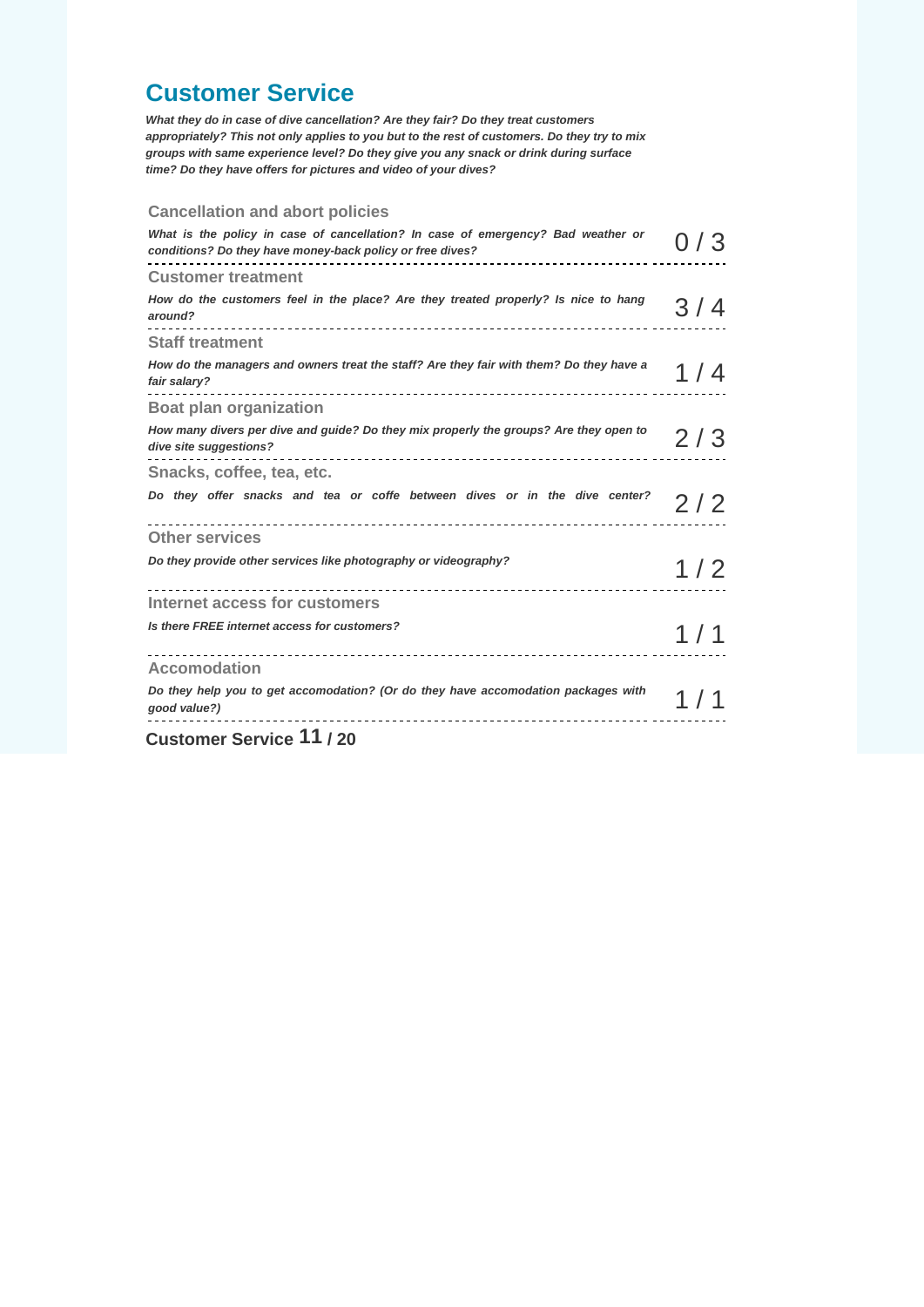# **Information**

**Do they have info about the dive sites, such as maps and brief models?. Do they have a detailed website with dates and rates?** 

#### **Information about the dive sites**

| $l_{\text{in}}$ <i>faunation</i> $0.140$                                                                                                     |        |  |
|----------------------------------------------------------------------------------------------------------------------------------------------|--------|--|
| Do they help you to do other activities rather than diving in the area? (like trekkings,<br>tours, visits, interest things in the area, etc) | () / 1 |  |
| Information about other activities                                                                                                           |        |  |
| Do they have brochures with their services and prices?                                                                                       | 2/2    |  |
| <b>Brochures</b>                                                                                                                             |        |  |
| Do they have a proper and UPDATED website, with rates, contact options, info about their<br>diving, etc?                                     | 3/3    |  |
| Website                                                                                                                                      |        |  |
| Do they have available information about the dive spots? Like briefings, info about the<br>life, maps of the site, etc.                      | 4/4    |  |

**Information 9 / 10**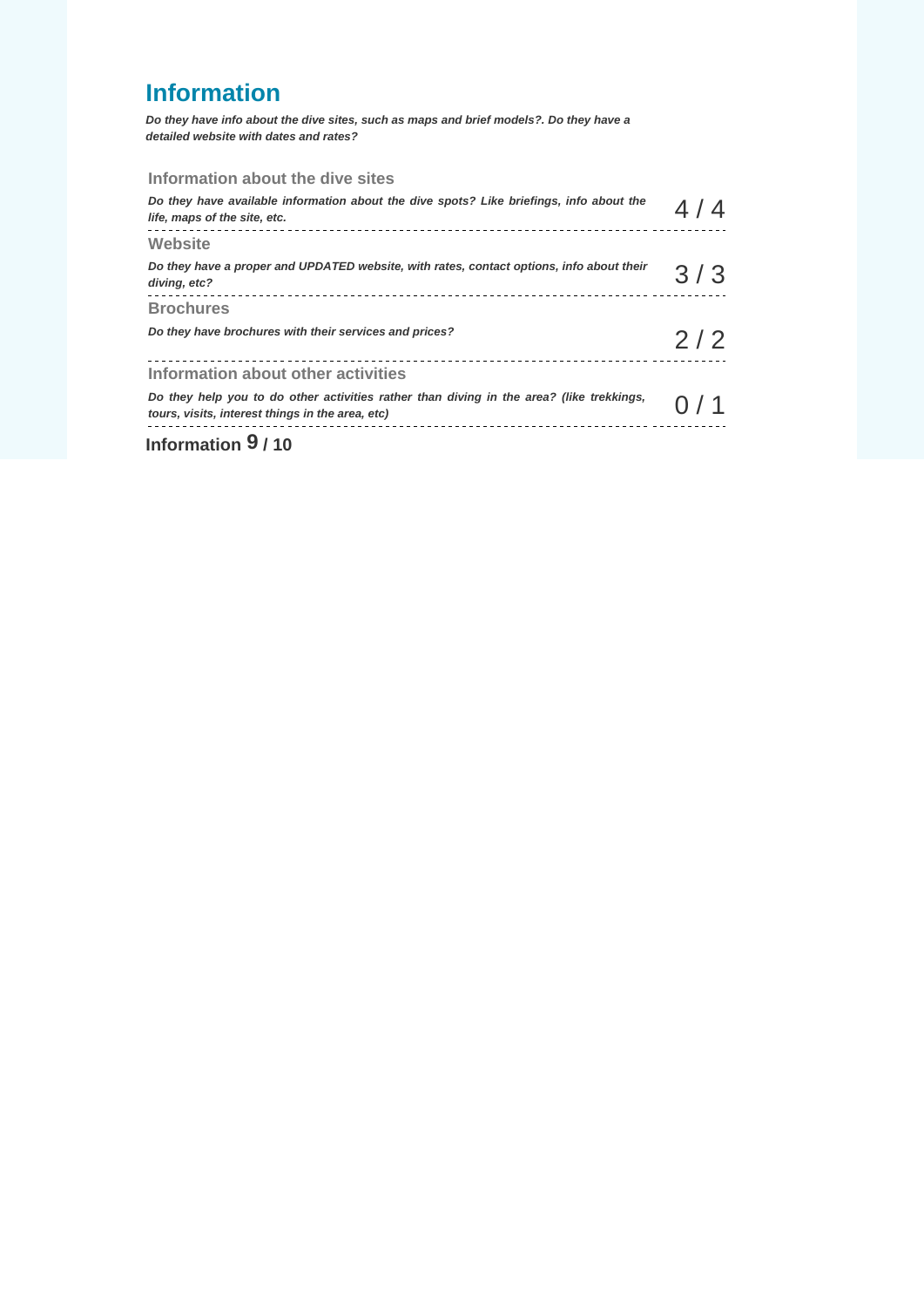# **Teaching**

**It doesn't matter if they are PADI, SSI or other organization. This rating does NOT care about that. Do they have entry level courses? Do they offer continuous education courses? Do they have materials for the courses (such as mannequin for rescue, rings for PPB, reels, buoys, etc...). Do they use the official teaching materials? Did they have language options enough?** 

#### **Courses offered**

| $T_{\text{each}}$ $\omega_{\text{a}}$ $\Omega$ $\mu$ $\Omega$                                                                                       |     |
|-----------------------------------------------------------------------------------------------------------------------------------------------------|-----|
| Are the instructors avaible to reply questions, and they try to teach you "beyond the call<br>of duty?"                                             | 2/2 |
| Instructor availability and approachability                                                                                                         |     |
| Do they provide time enough for the courses, or they try to do it as fast as possible to get<br>more clients?<br>---------------------------------- | 1/1 |
| <b>Time allocation</b>                                                                                                                              |     |
| How big are the groups? Is good to have the attention of the instructor when you need it?                                                           | 1/1 |
| <b>Group sizes</b>                                                                                                                                  |     |
| Are there enough language options to learn in your language?                                                                                        | 1/2 |
| <b>Language options</b>                                                                                                                             |     |
| Do they have the right materials for the courses?                                                                                                   | 2/2 |
| <b>Enough and proper materials for courses</b>                                                                                                      |     |
| Do they teach a good variety of courses? Do they teach specialties? Tech diving?<br><b>Instructor courses?</b>                                      | 2/2 |

#### **Teaching 9 / 10**